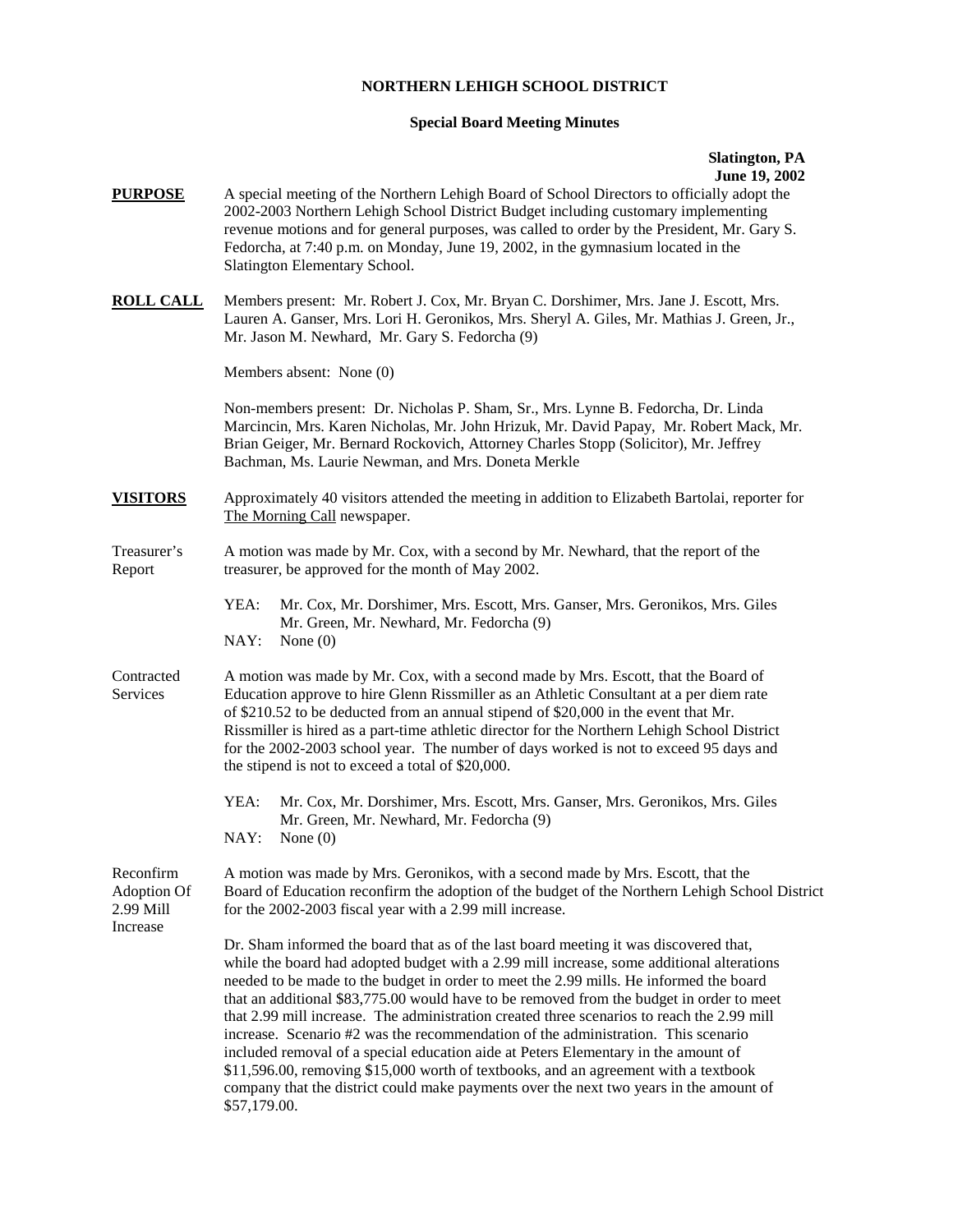| Amend<br>Motion<br>2.85 Mill<br>Increase                   | A motion was made by Mr. Cox, with a second made by Mr. Dorshimer, that the Board<br>of Education approve to reduce the millage increase from 2.99 mills to 2.85 mills with<br>the administration selecting items to be removed from the priority list to arrive at the 2.85<br>mill increase. This would involve adopting Scenario 2 plus cutting an additional \$28,000<br>from the budget by removing all field trips, remove ELF position at the senior high school, reduce<br>building conferences, remove AV positions, remove ELF positions at Slatington and Peters Elementary,<br>remove middle school intramurals. |  |  |  |
|------------------------------------------------------------|------------------------------------------------------------------------------------------------------------------------------------------------------------------------------------------------------------------------------------------------------------------------------------------------------------------------------------------------------------------------------------------------------------------------------------------------------------------------------------------------------------------------------------------------------------------------------------------------------------------------------|--|--|--|
| Amend<br>Amended<br>Motion                                 | A motion was made by Mr. Dorshimer, with a second made by Mr. Cox, that the Board of<br>Education approve to amend the amended motion and take \$28,000.00 out of the Fund<br>Balance to arrive at the 2.85 mill increase if the amendment is approved.                                                                                                                                                                                                                                                                                                                                                                      |  |  |  |
| Public<br>Comment                                          | Dina Wanamaker – what is the difference in our tax increase from a 2.99 and a 2.85 mill increase?                                                                                                                                                                                                                                                                                                                                                                                                                                                                                                                            |  |  |  |
| Vote On<br>Amended<br>Amendment                            | <b>ROLL CALL:</b><br>YEA:<br>Mr. Cox, Mr. Dorshimer, Mrs. Ganser, Mr. Green, Mr. Newhard (5)<br>NAY:<br>Mrs. Escott, Mrs. Geronikos, Mrs. Giles, Mr. Fedorcha (4)<br>Motion carried.                                                                                                                                                                                                                                                                                                                                                                                                                                         |  |  |  |
| Public<br>Comment                                          | Janet Kern – What is Scenario #3? Addressed the issue that an ERIP would have helped the district.<br>We need the money now, not in the future.                                                                                                                                                                                                                                                                                                                                                                                                                                                                              |  |  |  |
| Vote On<br>Amendment                                       | <b>ROLL CALL:</b><br>YEA:<br>Mr. Dorshimer, Mrs. Ganser, Mr. Green, Mr. Newhard, Mr. Cox (5)<br>NAY:<br>Mrs. Escott, Mrs. Geronikos, Mrs. Giles, Mr. Fedorcha (4)<br>Motion carried.                                                                                                                                                                                                                                                                                                                                                                                                                                         |  |  |  |
| Amend<br>Motion                                            | A motion was made by Mr. Green, with a second made by Mr. Cox, that the Board of Education<br>amend the motion and select Scenerio #3 which gives the district more direct cuts for a<br>2.85 mill increase.                                                                                                                                                                                                                                                                                                                                                                                                                 |  |  |  |
| Executive<br>Session                                       | President Fedorcha called for a short executive session to discuss personnel at 8:25 p.m.<br>The board reconvened at 8:55 p.m.                                                                                                                                                                                                                                                                                                                                                                                                                                                                                               |  |  |  |
| Withdraw<br>Amendment                                      | Mr. Green and Mr. Cox both agreed to withdraw the amendment to the previous motion.                                                                                                                                                                                                                                                                                                                                                                                                                                                                                                                                          |  |  |  |
| Adopt The<br>2002-3003<br>School District<br><b>Budget</b> | A motion was made by Mr. Green, with a second made by Mr. Dorshimer, that the Board<br>of Education adopt the budget of the Northern Lehigh School District for the 2002-2003<br>Northern Lehigh fiscal year in the amount of \$19,781,359.00. It was further moved that if the district<br>receives additional money from the Commonwealth that the money should be placed in a<br>fund balance and not used to offset any other items unless it is brought before the board for<br>approval.                                                                                                                               |  |  |  |
|                                                            | 1. A 45.69 mill (or \$4.57 per \$100 of assessed valuation) tax on Real Estate for Lehigh<br>County and a 40.92 mill (or \$4.09 per \$100 of assessed valuation) tax on Real Estate<br>for Northampton County. An increase of 2.85 mills for Lehigh County and 2.25 mills<br>for Northampton County over 2001-2002.                                                                                                                                                                                                                                                                                                          |  |  |  |
|                                                            | 2. A \$5.00 Resident Per Capita Tax, taxable on 18 year olds and over based on Section 679 of<br>the School Code of 1949. No change from 2001-2002.                                                                                                                                                                                                                                                                                                                                                                                                                                                                          |  |  |  |
|                                                            | 3. Taxes under Act 511 with no changes from 2001-2002:<br>a. A 1% Earned Income Tax shared equally with the coterminous municipalities.<br>b. A 1% Realty Transfer Tax shared equally with the coterminous municipalities.<br>c. A \$5.00 Resident Per Capita Tax, taxable on 18 year olds and over.<br>d. A \$10.00 Occupational Privilege Tax.                                                                                                                                                                                                                                                                             |  |  |  |